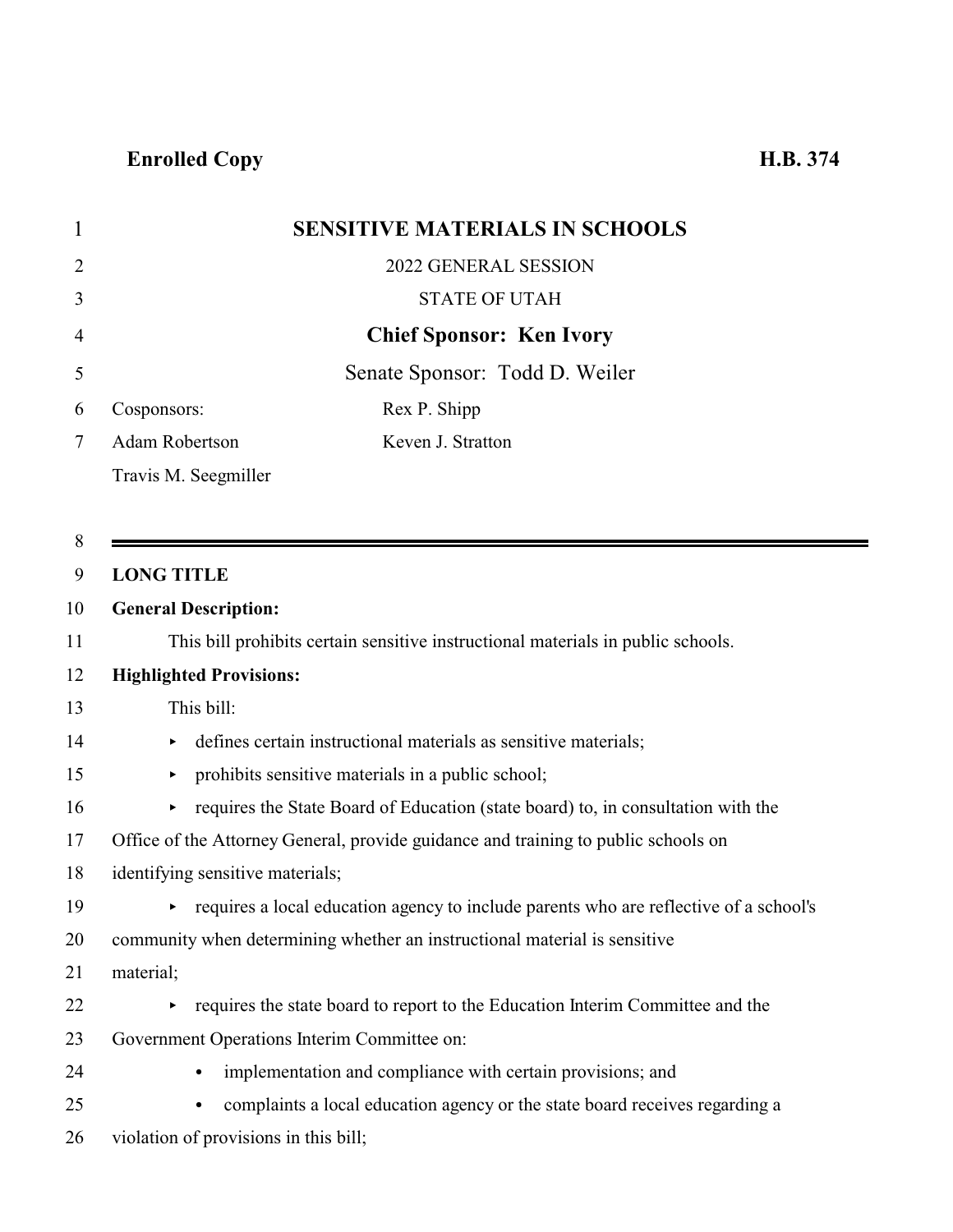<span id="page-1-0"></span>

| 27 | defines terms; and                                                                             |
|----|------------------------------------------------------------------------------------------------|
| 28 | makes technical and conforming changes.                                                        |
| 29 | Money Appropriated in this Bill:                                                               |
| 30 | None                                                                                           |
| 31 | <b>Other Special Clauses:</b>                                                                  |
| 32 | None                                                                                           |
| 33 | <b>Utah Code Sections Affected:</b>                                                            |
| 34 | <b>AMENDS:</b>                                                                                 |
| 35 | 53E-4-202, as last amended by Laws of Utah 2021, Chapters 84 and 345                           |
| 36 | 53E-4-403, as last amended by Laws of Utah 2019, Chapter 186                                   |
| 37 | <b>ENACTS:</b>                                                                                 |
| 38 | 53G-10-103, Utah Code Annotated 1953                                                           |
| 39 |                                                                                                |
| 40 | Be it enacted by the Legislature of the state of Utah:                                         |
| 41 | Section 1. Section 53E-4-202 is amended to read:                                               |
| 42 | 53E-4-202. Core standards for Utah public schools.                                             |
| 43 | (1) (a) In establishing minimum standards related to curriculum and instruction                |
| 44 | requirements under Section 53E-3-501, the state board shall, in consultation with local school |
| 45 | boards, school superintendents, teachers, employers, and parents implement core standards for  |
| 46 | Utah public schools that will enable students to, among other objectives:                      |
| 47 | (i) communicate effectively, both verbally and through written communication;                  |
| 48 | (ii) apply mathematics; and                                                                    |
| 49 | (iii) access, analyze, and apply information.                                                  |
| 50 | (b) Except as provided in this public education code, the state board may recommend            |
| 51 | but may not require a local school board or charter school governing board to use:             |
| 52 | (i) a particular curriculum or instructional material; or                                      |
| 53 | (ii) a model curriculum or instructional material.                                             |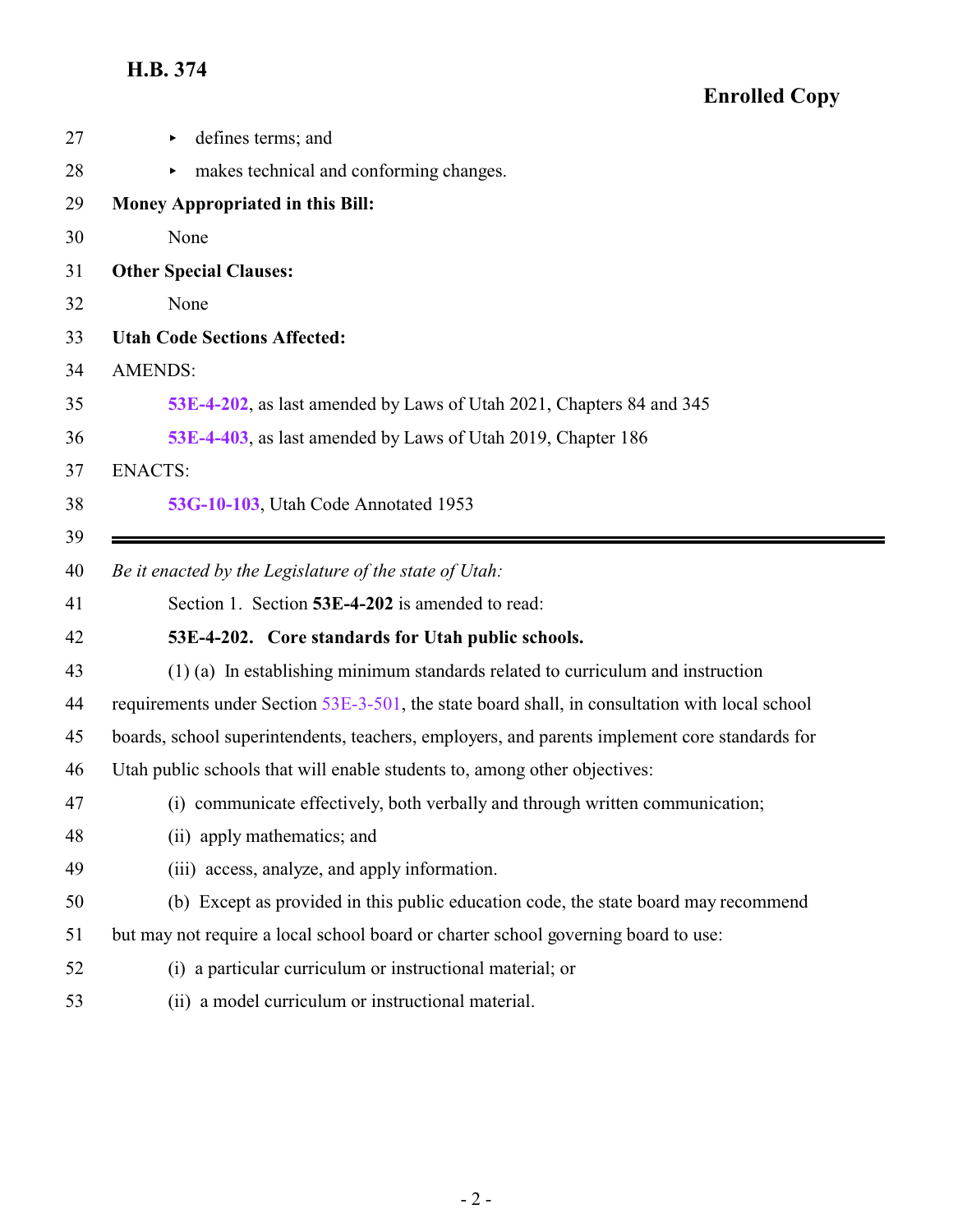| 54 | (2) The state board shall, in establishing the core standards for Utah public schools:         |
|----|------------------------------------------------------------------------------------------------|
| 55 | (a) identify the basic knowledge, skills, and competencies each student is expected to         |
| 56 | acquire or master as the student advances through the public education system; and             |
| 57 | (b) align with each other the core standards for Utah public schools and the                   |
| 58 | assessments described in Section 53E-4-303.                                                    |
| 59 | (3) The basic knowledge, skills, and competencies identified pursuant to Subsection            |
| 60 | $(2)(a)$ shall increase in depth and complexity from year to year and focus on consistent and  |
| 61 | continual progress within and between grade levels and courses in the basic academic areas of: |
| 62 | (a) English, including explicit phonics, spelling, grammar, reading, writing,                  |
| 63 | vocabulary, speech, and listening; and                                                         |
| 64 | (b) mathematics, including basic computational skills.                                         |
| 65 | (4) Before adopting core standards for Utah public schools, the state board shall:             |
| 66 | (a) publicize draft core standards for Utah public schools on the state board's website        |
| 67 | and the Utah Public Notice website created under Section 63A-16-601;                           |
| 68 | (b) invite public comment on the draft core standards for Utah public schools for a            |
| 69 | period of not less than 90 days; and                                                           |
| 70 | (c) conduct three public hearings that are held in different regions of the state on the       |
| 71 | draft core standards for Utah public schools.                                                  |
| 72 | (5) LEA governing boards shall design their school programs, that are supported by             |
| 73 | generally accepted scientific standards of evidence, to focus on the core standards for Utah   |
| 74 | public schools with the expectation that each program will enhance or help achieve mastery of  |
| 75 | the core standards for Utah public schools.                                                    |
| 76 | (6) Except as provided in $[Section]$ Sections $53G-10-103$ and $53G-10-402$ , each school     |
| 77 | may select instructional materials and methods of teaching, that are supported by generally    |
| 78 | accepted scientific standards of evidence, that the school considers most appropriate to meet  |
| 79 | the core standards for Utah public schools.                                                    |
| 80 | (7) The state may exit any agreement, contract, memorandum of understanding, or                |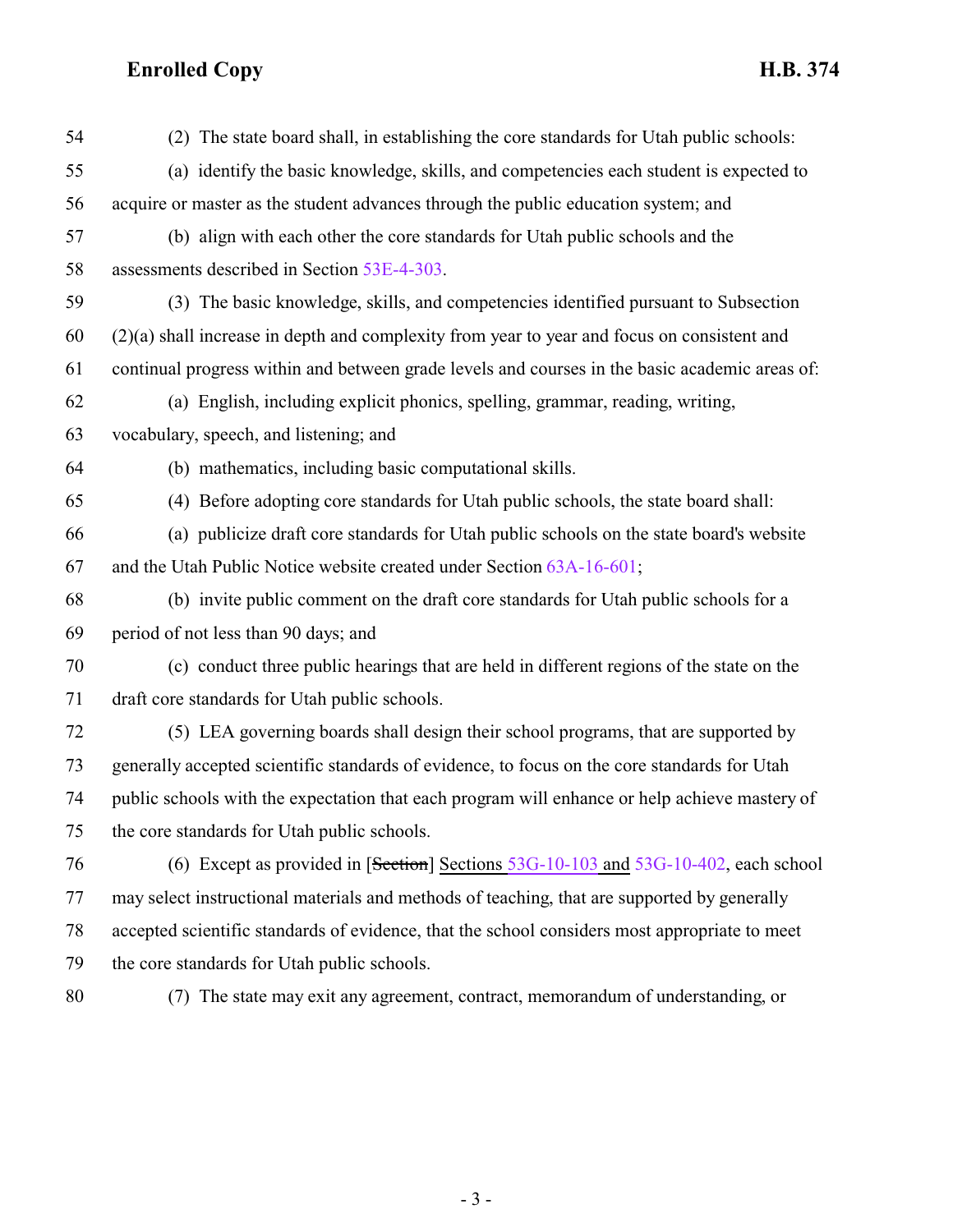#### **H.B. 374**

### **Enrolled Copy**

<span id="page-3-0"></span>

| 81  | consortium that cedes control of the core standards for Utah public schools to any other entity,  |
|-----|---------------------------------------------------------------------------------------------------|
| 82  | including a federal agency or consortium, for any reason, including:                              |
| 83  | (a) the cost of developing or implementing the core standards for Utah public schools;            |
| 84  | (b) the proposed core standards for Utah public schools are inconsistent with                     |
| 85  | community values; or                                                                              |
| 86  | (c) the agreement, contract, memorandum of understanding, or consortium:                          |
| 87  | (i) was entered into in violation of Chapter 3, Part 8, Implementing Federal or National          |
| 88  | Education Programs, or Title 63J, Chapter 5, Federal Funds Procedures Act;                        |
| 89  | (ii) conflicts with Utah law;                                                                     |
| 90  | (iii) requires Utah student data to be included in a national or multi-state database;            |
| 91  | (iv) requires records of teacher performance to be included in a national or multi-state          |
| 92  | database; or                                                                                      |
| 93  | (v) imposes curriculum, assessment, or data tracking requirements on home school or               |
| 94  | private school students.                                                                          |
| 95  | (8) The state board shall submit a report in accordance with Section $53E-1-203$ on the           |
| 96  | development and implementation of the core standards for Utah public schools, including the       |
| 97  | time line established for the review of the core standards for Utah public schools by a standards |
| 98  | review committee and the recommendations of a standards review committee established under        |
| 99  | Section 53E-4-203.                                                                                |
| 100 | Section 2. Section 53E-4-403 is amended to read:                                                  |
| 101 | 53E-4-403. Commission's evaluation of instructional materials --                                  |
| 102 | Recommendation by the state board.                                                                |
| 103 | (1) Semi-annually after reviewing the evaluations of the commission, the state board              |
| 104 | shall recommend instructional materials for use in the public schools.                            |
| 105 | (2) The standard period of time instructional materials shall remain on the list of               |
| 106 | recommended instructional materials shall be five years.                                          |
| 107 | (3) Unsatisfactory instructional materials may be removed from the list of                        |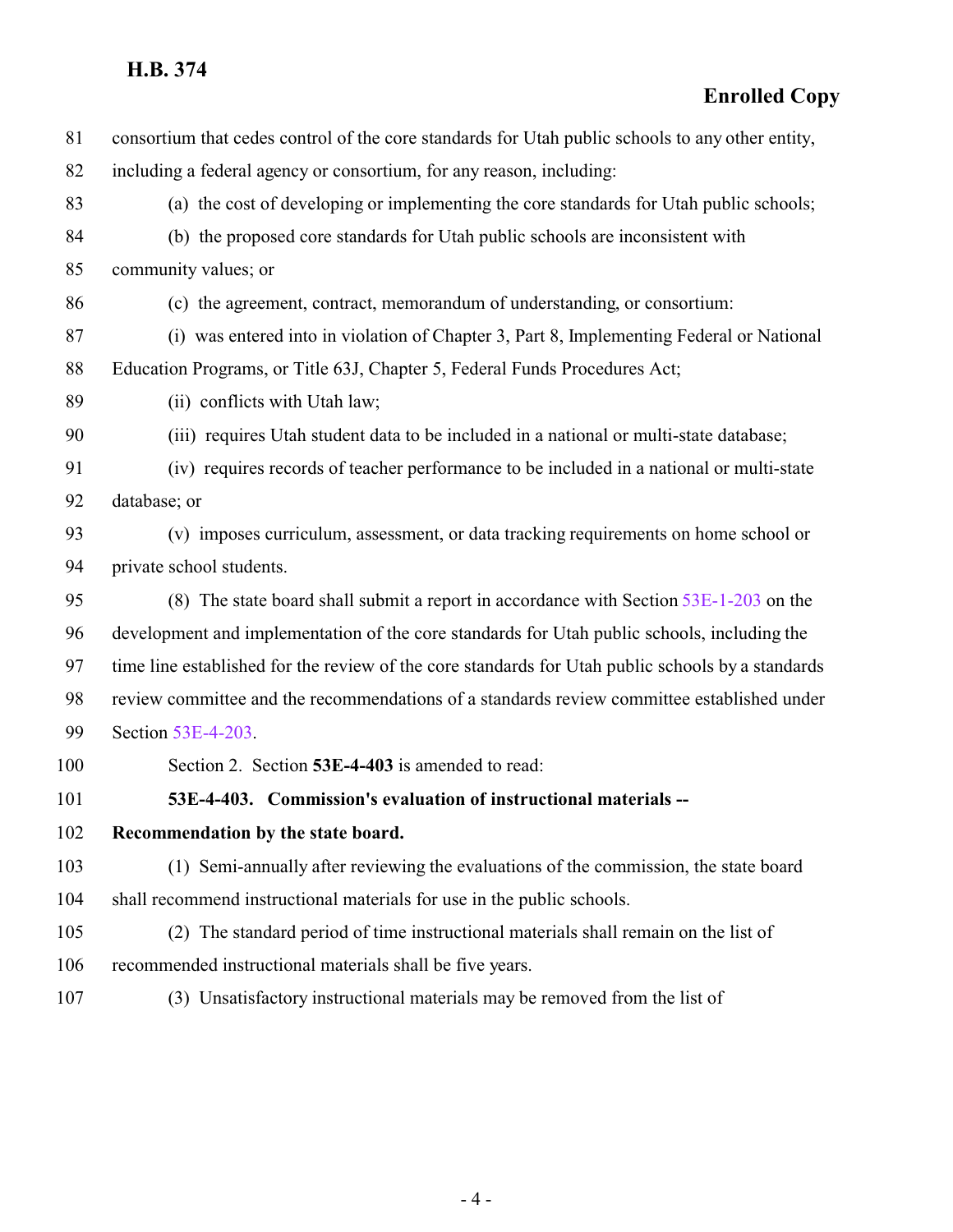<span id="page-4-0"></span>

| 108 | recommended instructional materials at any time within the period applicable to the         |
|-----|---------------------------------------------------------------------------------------------|
| 109 | instructional materials.                                                                    |
| 110 | (4) Except as provided in [Section] Sections $53G-10-103$ and $53G-10-402$ , each school    |
| 111 | shall have discretion to select instructional materials for use by the school. A school may |
| 112 | select:                                                                                     |
| 113 | (a) instructional materials recommended by the state board as provided in this section;     |
| 114 | or                                                                                          |
| 115 | (b) other instructional materials the school considers appropriate to teach the core        |
| 116 | standards for Utah public schools.                                                          |
| 117 | Section 3. Section 53G-10-103 is enacted to read:                                           |
| 118 | 53G-10-103. Sensitive instructional materials.                                              |
| 119 | (1) As used in this section:                                                                |
| 120 | (a) (i) "Instructional material" means a material, regardless of format, used:              |
| 121 | (A) as or in place of textbooks to deliver curriculum within the state curriculum           |
| 122 | framework for courses of study by students; or                                              |
| 123 | (B) to support a student's learning in the school setting.                                  |
| 124 | "Instructional material" includes reading materials, handouts, videos, digital<br>(ii)      |
| 125 | materials, websites, online applications, and live presentations.                           |
| 126 | (b) "LEA governing board" means:                                                            |
| 127 | (i) for a school district, the local school board;                                          |
| 128 | (ii) for a charter school, the charter school governing board; or                           |
| 129 | for the Utah Schools for the Deaf and the Blind, the state board.<br>(iii)                  |
| 130 | "Material" means the same as that term is defined in Section 76-10-1201.<br>(c)             |
| 131 | "Minor" means any person less than 18 years old.<br>(d)                                     |
| 132 | "Public school" means:<br>(e)                                                               |
| 133 | a district school;<br>(i)                                                                   |
| 134 | (ii) a charter school; or                                                                   |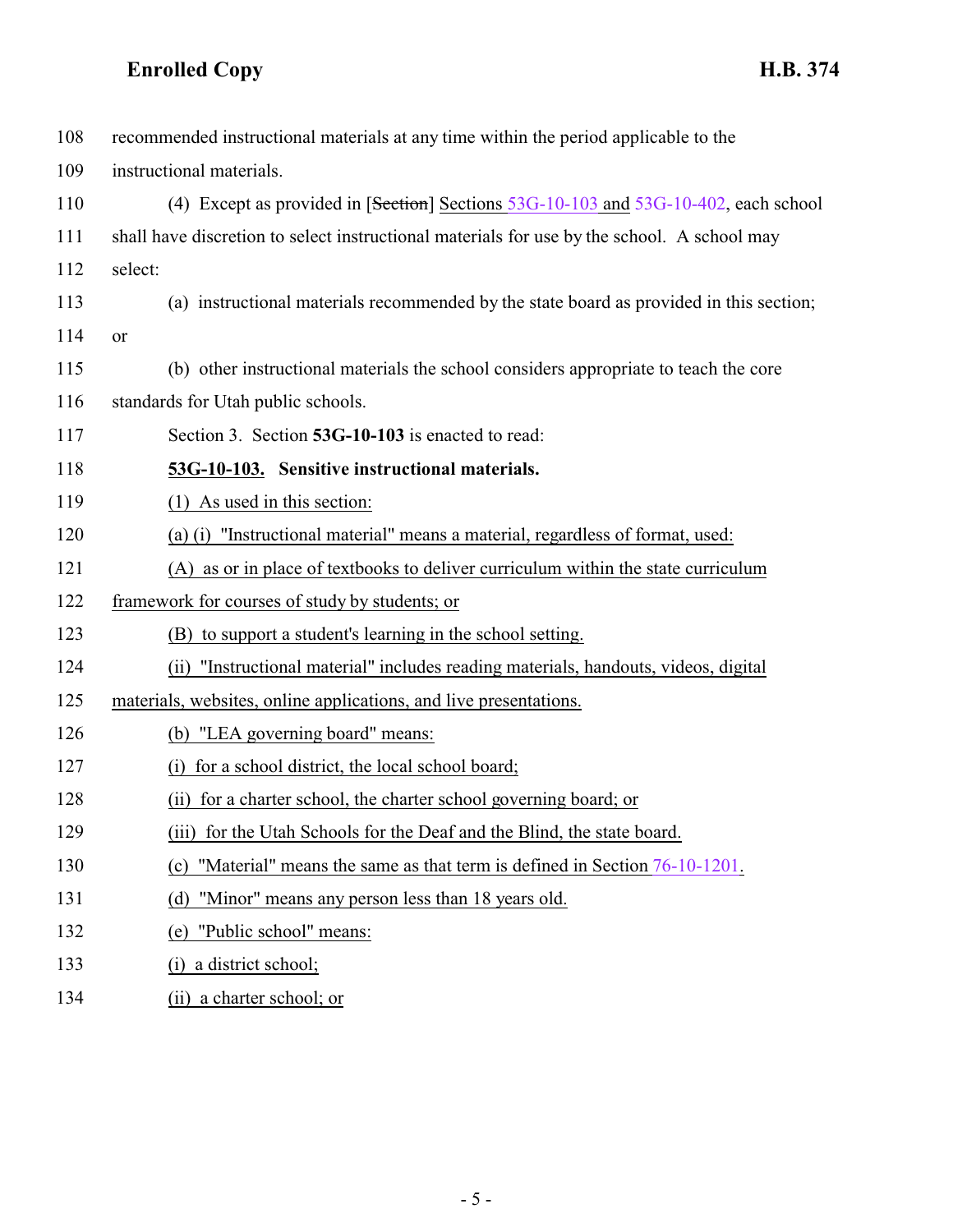### **H.B. 374**

### **Enrolled Copy**

| 135 | (iii) the Utah Schools for the Deaf and the Blind.                                             |
|-----|------------------------------------------------------------------------------------------------|
| 136 | (f) (i) "School setting" means, for a public school:                                           |
| 137 | $(A)$ in a classroom;                                                                          |
| 138 | (B) in a school library; or                                                                    |
| 139 | on school property.<br>(C)                                                                     |
| 140 | "School setting" includes the following activities that an organization or individual<br>(ii)  |
| 141 | or organization outside of a public school conducts, if a public school or an LEA sponsors or  |
| 142 | requires the activity:                                                                         |
| 143 | $(A)$ an assembly;                                                                             |
| 144 | (B) a guest lecture;                                                                           |
| 145 | (C) a live presentation; or                                                                    |
| 146 | an event.<br>(D)                                                                               |
| 147 | $(g)$ (i) "Sensitive material" means an instructional material that is pornographic or         |
| 148 | indecent material as that term is defined in Section 76-10-1235.                               |
| 149 | "Sensitive material" does not include an instructional material:<br>(ii)                       |
| 150 | that an LEA selects under Section 53G-10-402;<br>(A)                                           |
| 151 | for medical courses;<br>(B)                                                                    |
| 152 | for family and consumer science courses; or<br>(C)                                             |
| 153 | for another course the state board exempts in state board rule.<br>(D)                         |
| 154 | $(2)$ (a) Sensitive materials are prohibited in the school setting.                            |
| 155 | A public school may not:<br>(b)                                                                |
| 156 | adopt, use, distribute, provide a student access to, or maintain in the school setting,<br>(1) |
| 157 | sensitive materials; or                                                                        |
| 158 | permit a speaker or presenter in the school setting to display or distribute sensitive<br>(ii) |
| 159 | materials.                                                                                     |
| 160 | An LEA shall include parents who are reflective of the members of the school's<br>(3)          |
| 161 | community when determining if an instructional material is sensitive material.                 |